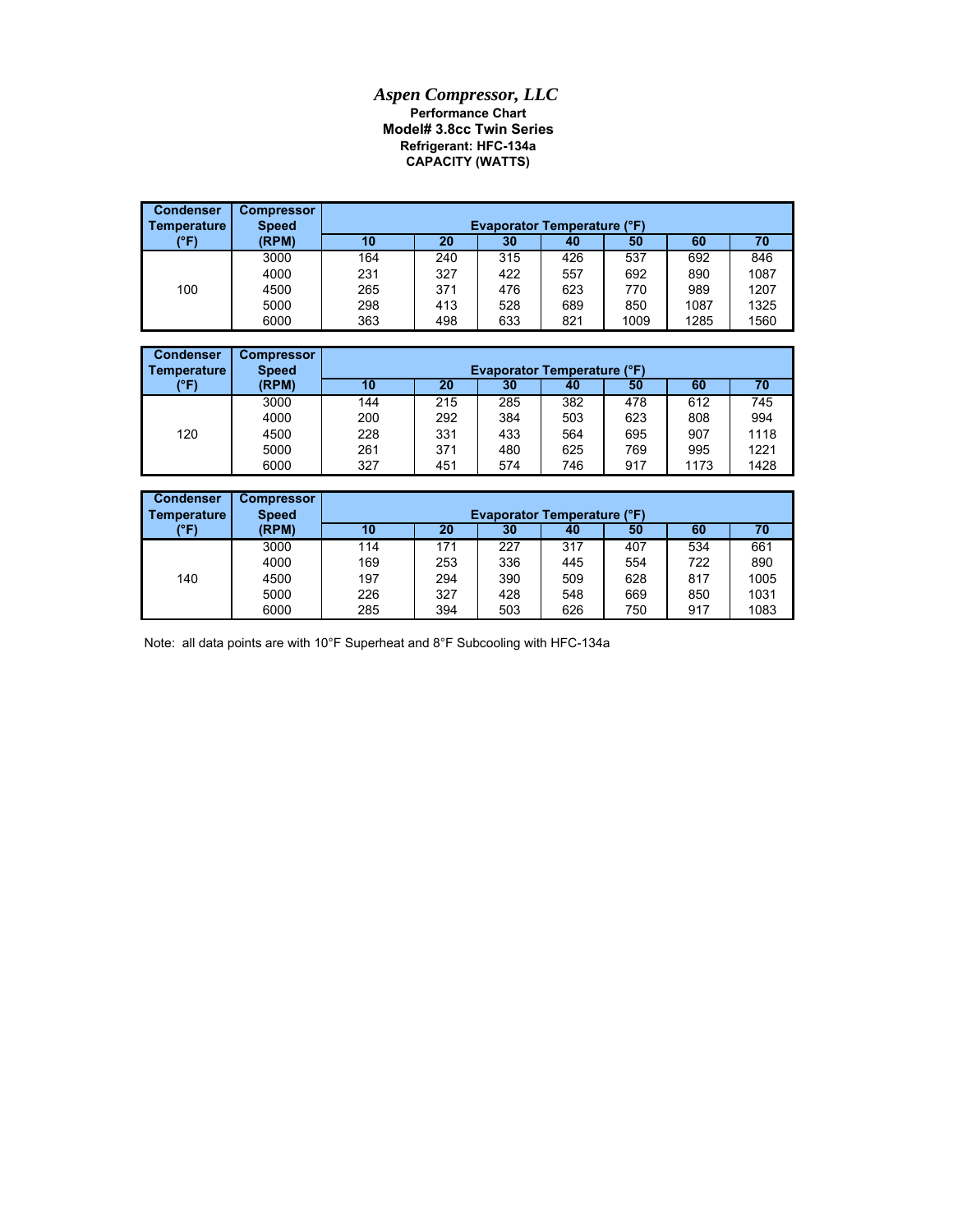## *Aspen Compressor, LLC* **Performance Chart Model# 3.8cc Twin Series Refrigerant: HFC-134a CAPACITY (BTU/hr)**

| <b>Condenser</b><br>Temperature | <b>Compressor</b><br><b>Speed</b> |      | <b>Evaporator Temperature (°F)</b> |      |      |      |      |      |  |  |
|---------------------------------|-----------------------------------|------|------------------------------------|------|------|------|------|------|--|--|
| (°F)                            | (RPM)                             | 10   | 20                                 | 30   | 40   | 50   | 60   | 70   |  |  |
|                                 | 3000                              | 560  | 818                                | 1076 | 1455 | 1834 | 2362 | 2889 |  |  |
|                                 | 4000                              | 790  | 1116                               | 1442 | 1903 | 2364 | 3038 | 3711 |  |  |
| 100                             | 4500                              | 905  | 1265                               | 1626 | 2128 | 2630 | 3376 | 4122 |  |  |
|                                 | 5000                              | 1017 | 1410                               | 1804 | 2353 | 2902 | 3713 | 4524 |  |  |
|                                 | 6000                              | 1240 | 1701                               | 2162 | 2804 | 3446 | 4387 | 5328 |  |  |

| Condenser<br><b>Temperature</b> | <b>Compressor</b><br><b>Speed</b> | <b>Evaporator Temperature (°F)</b> |      |      |      |      |      |      |
|---------------------------------|-----------------------------------|------------------------------------|------|------|------|------|------|------|
| (°F)                            | (RPM)                             | 10                                 | 20   | 30   | 40   | 50   | 60   | 70   |
|                                 | 3000                              | 492                                | 733  | 973  | 1303 | 1632 | 2088 | 2544 |
|                                 | 4000                              | 683                                | 997  | 1310 | 1718 | 2127 | 2760 | 3394 |
| 120                             | 4500                              | 779                                | 1129 | 1479 | 1926 | 2374 | 3096 | 3818 |
|                                 | 5000                              | 891                                | 1265 | 1639 | 2133 | 2626 | 3399 | 4171 |
|                                 | 6000                              | 1117                               | 1539 | 1960 | 2546 | 3132 | 4004 | 4877 |

| <b>Condenser</b><br>  Temperature | <b>Compressor</b><br><b>Speed</b> | <b>Evaporator Temperature (°F)</b> |      |      |      |      |      |      |  |
|-----------------------------------|-----------------------------------|------------------------------------|------|------|------|------|------|------|--|
| (°F)                              | (RPM)                             | 10                                 | 20   | 30   | 40   | 50   | 60   | 70   |  |
|                                   | 3000                              | 389                                | 582  | 775  | 1083 | 1390 | 1824 | 2257 |  |
|                                   | 4000                              | 578                                | 862  | 1146 | 1520 | 1893 | 2467 | 3041 |  |
| 140                               | 4500                              | 673                                | 1002 | 1332 | 1738 | 2145 | 2788 | 3432 |  |
|                                   | 5000                              | 773                                | 1117 | 1461 | 1872 | 2283 | 2902 | 3521 |  |
|                                   | 6000                              | 973                                | 1346 | 1718 | 2139 | 2561 | 3130 | 3700 |  |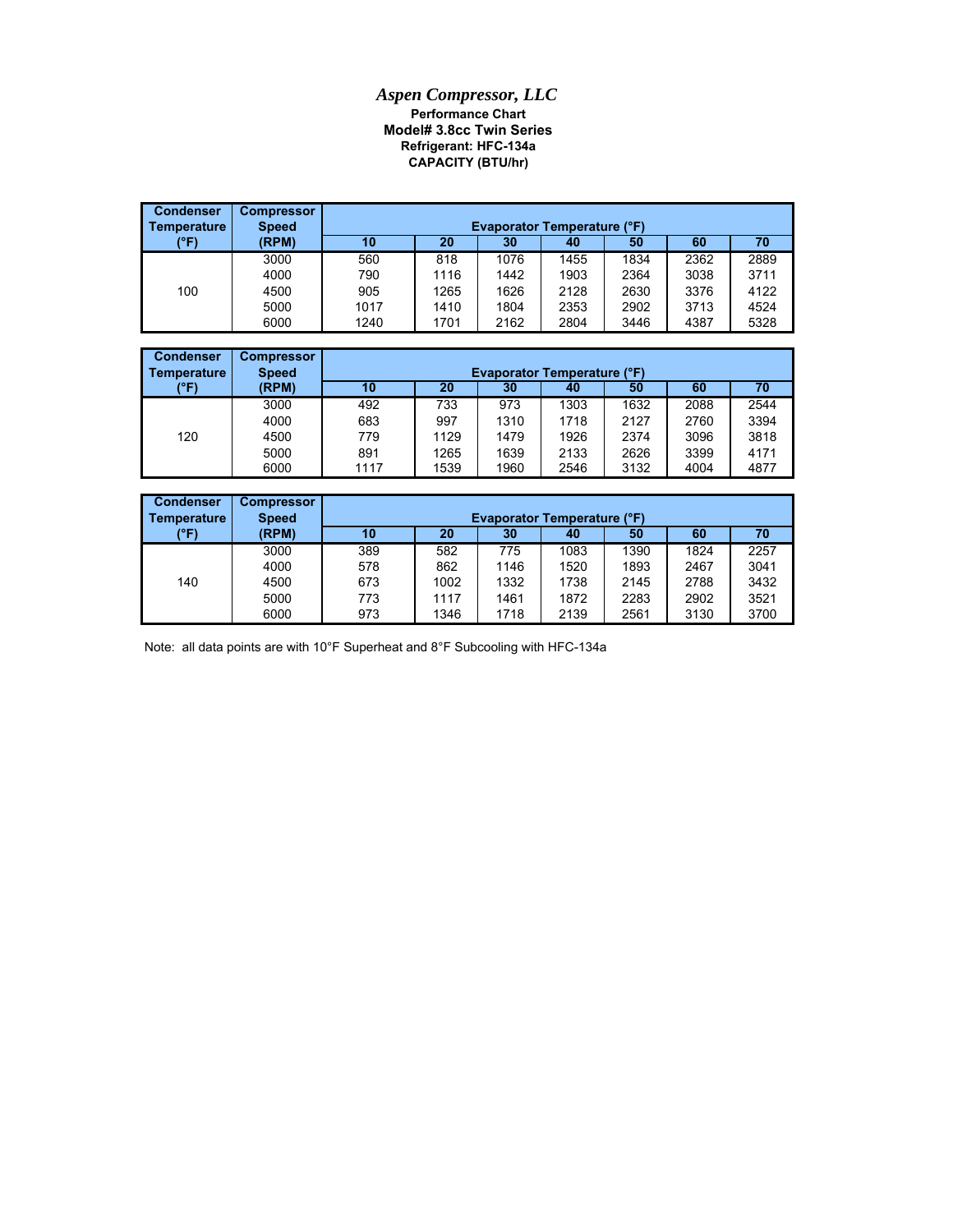## **Model# 3.8cc Twin Series** *Aspen Compressor, LLC* **Performance Chart COEFFICIENT OF PERFORMANCE Refrigerant: HFC-134a**

| <b>Condenser</b><br>Temperature | <b>Compressor</b><br><b>Speed</b> |      |      |      | <b>Evaporator Temperature (°F)</b> |      |      |      |
|---------------------------------|-----------------------------------|------|------|------|------------------------------------|------|------|------|
| (°F)                            | (RPM)                             | 10   | 20   | 30   | 40                                 | 50   | 60   | 70   |
|                                 | 3000                              | 1.58 | 2.18 | 2.78 | 3.76                               | 4.74 | 6.79 | 8.84 |
|                                 | 4000                              | 1.71 | 2.30 | 2.89 | 3.82                               | 4.74 | 6.64 | 8.53 |
| 100                             | 4500                              | 1.78 | 2.37 | 2.95 | 3.85                               | 4.74 | 6.56 | 8.37 |
|                                 | 5000                              | 1.81 | 2.38 | 2.95 | 3.80                               | 4.66 | 6.36 | 8.06 |
|                                 | 6000                              | 1.88 | 2.41 | 2.94 | 3.71                               | 4.49 | 5.96 | 7.44 |

| <b>Condenser</b><br>Temperature | <b>Compressor</b><br><b>Speed</b> |      | <b>Evaporator Temperature (°F)</b><br>20<br>60<br>10<br>30<br>50<br>40<br>70 |      |      |      |      |      |  |
|---------------------------------|-----------------------------------|------|------------------------------------------------------------------------------|------|------|------|------|------|--|
| (°F)                            | (RPM)                             |      |                                                                              |      |      |      |      |      |  |
|                                 | 3000                              | 1.18 | 1.58                                                                         | 1.99 | 2.56 | 3.14 | 4.04 | 4.95 |  |
|                                 | 4000                              | 1.27 | 1.68                                                                         | 2.09 | 2.63 | 3.17 | 4.15 | 5.12 |  |
| 120                             | 4500                              | 1.32 | 1.73                                                                         | 2.13 | 2.66 | 3.19 | 4.20 | 5.20 |  |
|                                 | 5000                              | 1.36 | 1.75                                                                         | 2.14 | 2.67 | 3.19 | 4.13 | 5.06 |  |
|                                 | 6000                              | 1.43 | 1.80                                                                         | 2.16 | 2.67 | 3.19 | 3.99 | 4.79 |  |

| <b>Condenser</b><br>Temperature | <b>Compressor</b><br><b>Speed</b> |      | <b>Evaporator Temperature (°F)</b> |      |      |      |      |      |  |
|---------------------------------|-----------------------------------|------|------------------------------------|------|------|------|------|------|--|
| (°F)                            | (RPM)                             | 10   | 20                                 | 30   | 40   | 50   | 60   | 70   |  |
|                                 | 3000                              | 0.79 | 1.04                               | 1.29 | 1.67 | 2.05 | 2.61 | 3.17 |  |
|                                 | 4000                              | 0.91 | 1.21                               | 1.50 | 1.85 | 2.20 | 2.76 | 3.32 |  |
| 140                             | 4500                              | 0.97 | 1.29                               | 1.61 | 1.94 | 2.27 | 2.84 | 3.40 |  |
|                                 | 5000                              | 1.00 | 1.29                               | 1.59 | 1.90 | 2.21 | 2.74 | 3.27 |  |
|                                 | 6000                              | 1.05 | 1.30                               | 1.56 | 1.82 | 2.08 | 2.55 | 3.01 |  |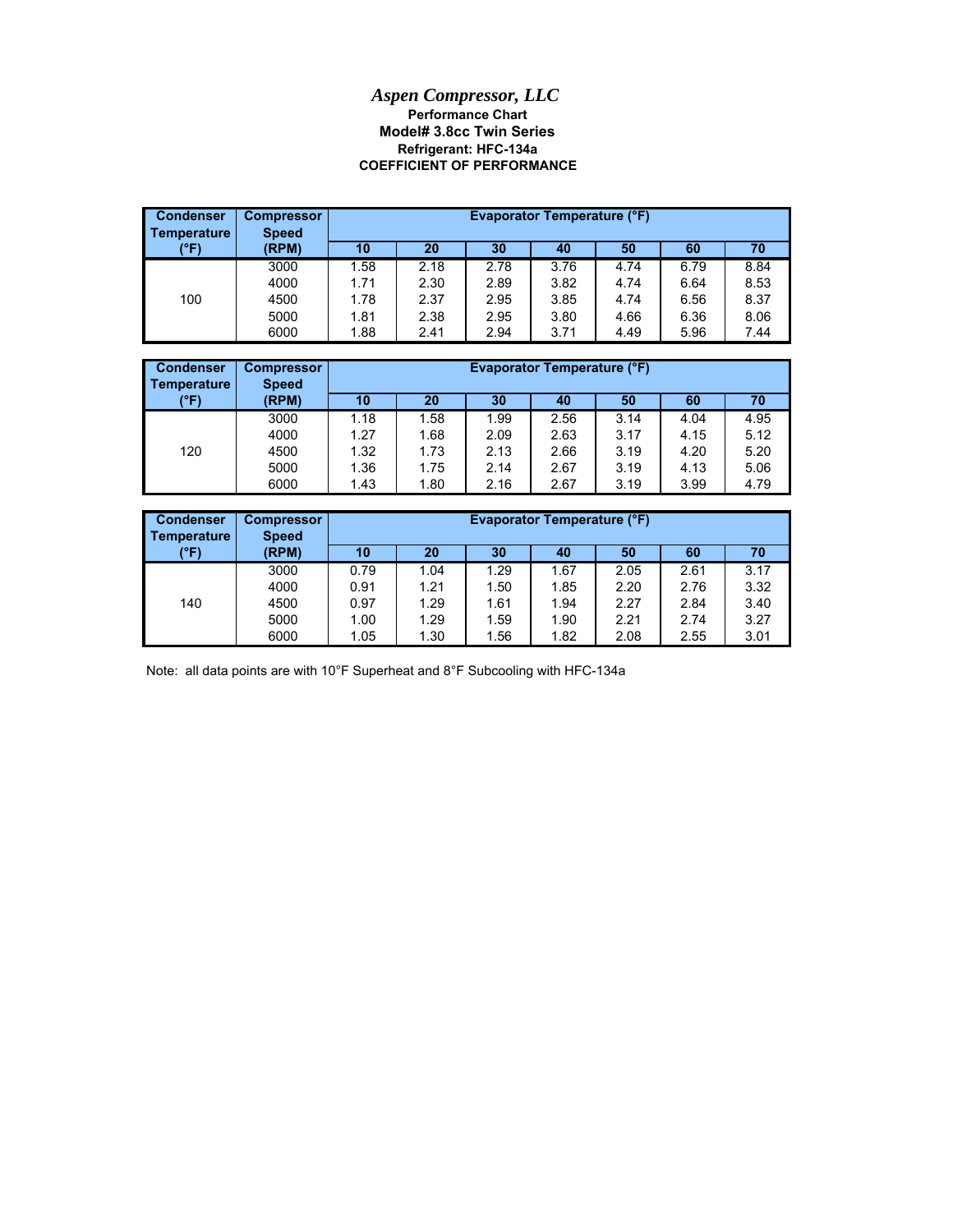## *Aspen Compressor, LLC* **Refrigerant: HFC-134a Model# 3.8cc Twin Series Performance Chart INPUT POWER (WATTS)**

| <b>Condenser</b><br><b>Temperature</b> | <b>Compressor</b><br><b>Speed</b> |     | <b>Evaporator Temperature (°F)</b> |     |     |     |     |     |  |
|----------------------------------------|-----------------------------------|-----|------------------------------------|-----|-----|-----|-----|-----|--|
| (°F)                                   | (RPM)                             | 10  | 20                                 | 30  | 40  | 50  | 60  | 70  |  |
|                                        | 3000                              | 104 | 110                                | 113 | 113 | 113 | 102 | 96  |  |
|                                        | 4000                              | 135 | 142                                | 146 | 146 | 146 | 134 | 127 |  |
| 100                                    | 4500                              | 149 | 156                                | 161 | 162 | 162 | 151 | 144 |  |
|                                        | 5000                              | 164 | 174                                | 179 | 181 | 182 | 171 | 164 |  |
|                                        | 6000                              | 193 | 207                                | 216 | 221 | 225 | 215 | 210 |  |

| <b>Condenser</b><br>Temperature | <b>Compressor</b><br><b>Speed</b> |     | <b>Evaporator Temperature (°F)</b> |     |     |     |     |     |  |  |
|---------------------------------|-----------------------------------|-----|------------------------------------|-----|-----|-----|-----|-----|--|--|
| (°F)                            | (RPM)                             | 10  | 20                                 | 30  | 40  | 50  | 60  | 70  |  |  |
|                                 | 3000                              | 122 | 136                                | 143 | 149 | 152 | 151 | 151 |  |  |
|                                 | 4000                              | 157 | 174                                | 184 | 191 | 196 | 195 | 194 |  |  |
| 120                             | 4500                              | 173 | 191                                | 203 | 212 | 218 | 216 | 215 |  |  |
|                                 | 5000                              | 192 | 212                                | 224 | 234 | 241 | 241 | 241 |  |  |
|                                 | 6000                              | 228 | 251                                | 266 | 279 | 287 | 294 | 298 |  |  |

| <b>Condenser</b><br><b>Temperature</b> | <b>Compressor</b><br><b>Speed</b> |     | Evaporator Temperature (°F) |     |     |     |     |     |  |
|----------------------------------------|-----------------------------------|-----|-----------------------------|-----|-----|-----|-----|-----|--|
| (°F)                                   | (RPM)                             | 10  | 20                          | 30  | 40  | 50  | 60  | 70  |  |
|                                        | 3000                              | 143 | 163                         | 176 | 190 | 198 | 205 | 209 |  |
|                                        | 4000                              | 186 | 209                         | 223 | 240 | 252 | 261 | 268 |  |
| 140                                    | 4500                              | 203 | 228                         | 243 | 262 | 276 | 288 | 295 |  |
|                                        | 5000                              | 227 | 253                         | 269 | 288 | 303 | 310 | 315 |  |
|                                        | 6000                              | 271 | 302                         | 323 | 344 | 360 | 360 | 360 |  |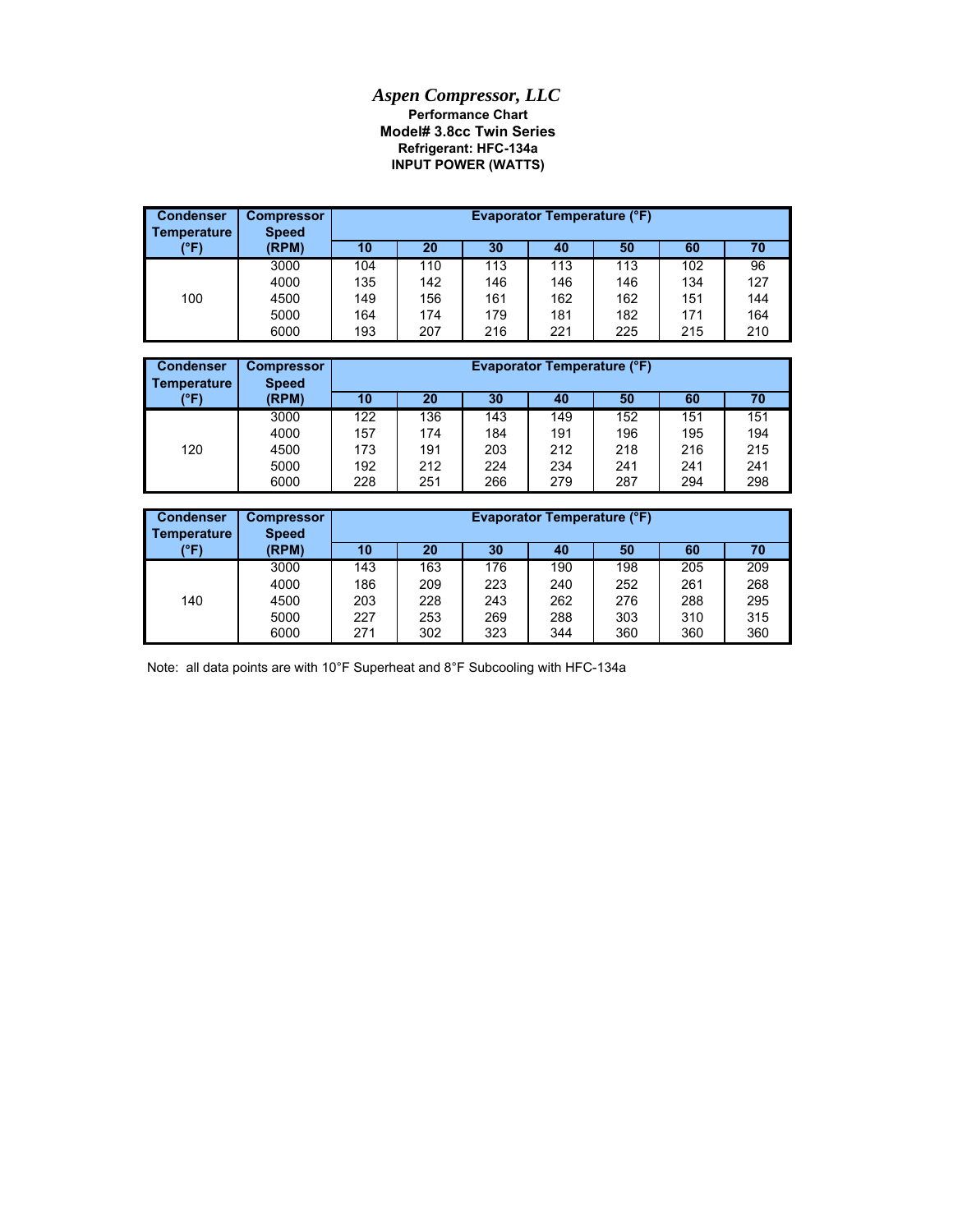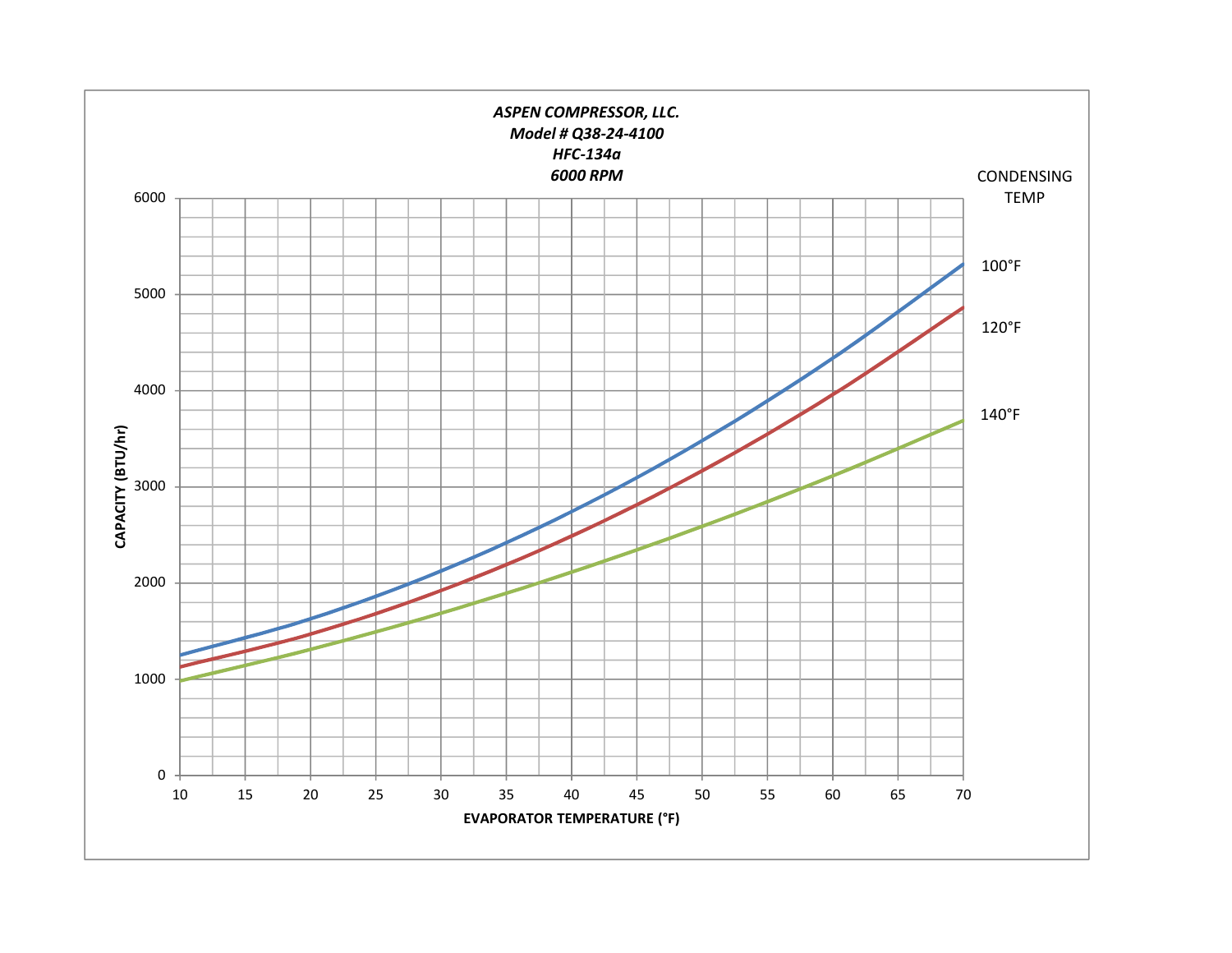